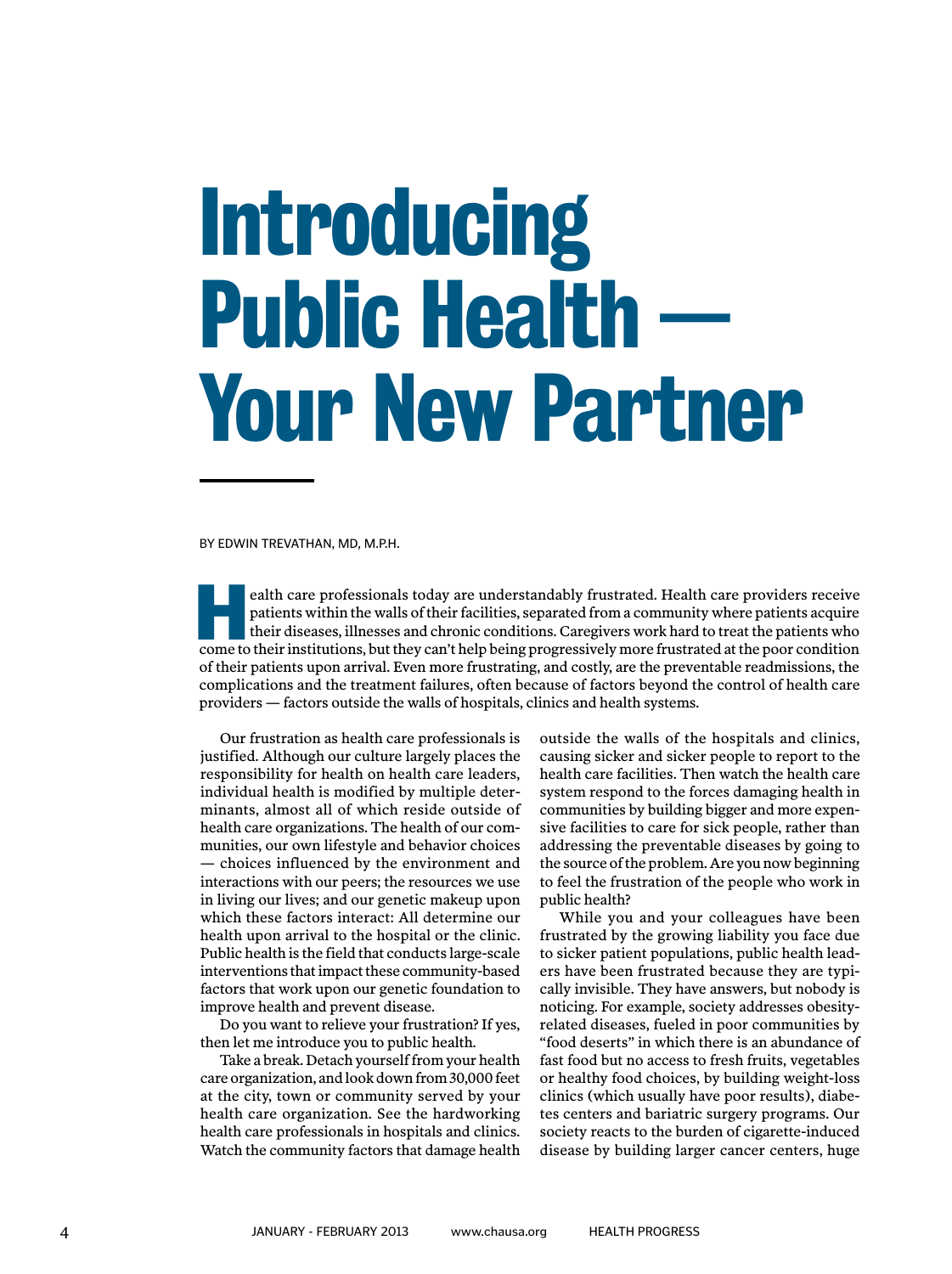

heart centers and developing stroke programs, while public policies that are proven to reduce smoking rates and reduce smoking-induced disease are largely ignored by health care leaders and politicians.

Hospitals overflow every winter with flu-related illnesses and complications, while programs to increase flu vaccine coverage are underfunded. Public health has reached out to shopping malls, convenience stores, airports and universities to improve vaccine coverage, but with better coordination between public health and health care, more effective flu vaccine campaigns could save many more lives.

Why are public health and health care so separated? Like any two cultures that have grown apart, it is complicated. We have different languages and different terminology. We have different modes of dress. For example, the working lunches in health care administration typically have tablecloths and people wear suits, while the working lunches in public health are attended by workers in jeans and Birkenstocks. They typically eat out of brown bags around a conference table covered with working documents in various stages of completion.

Public health professionals often share offices in the basements of churches or NGOs in poor neighborhoods. Health care administrators usually don't. Health care administrators often attend fundraising events with local wealthy elites, and therefore often own their own formal wear. Public health professionals don't.

We are different from one another, but we need each other.

For decades U.S. public health and health care have had separate revenue streams, and so operated in relative isolation from each other. In my opinion, this failure to connect health care with public health is the most important reason why we pay more for health care than any nation on earth, with worse outcomes than most of our peer countries. With health care costs soaring, revenues shrinking and, finally, the realization that our current system is not working, now is the time for public health and health care to become acquainted.

This issue of *Health Progress* is for some of you a first introduction to public health, and for others it is a refresher. My hope and prayer is that Catholic health care will take a lead in partnering with public health to improve health in our communities. Our nation can no longer afford for public health and health care to work in isolation from each other. As with working across any two very different cultures, the partnership with public health will not always be easy, but it will be worth the effort. Read on, and let's begin.

**EDWIN TREVATHAN** is dean of the College for Public Health and Social Justice and professor of epidemiology, pediatrics and neurology at Saint Louis University, St. Louis. He is a practicing physician whose specialty is pediatric neurology and epidemiology.